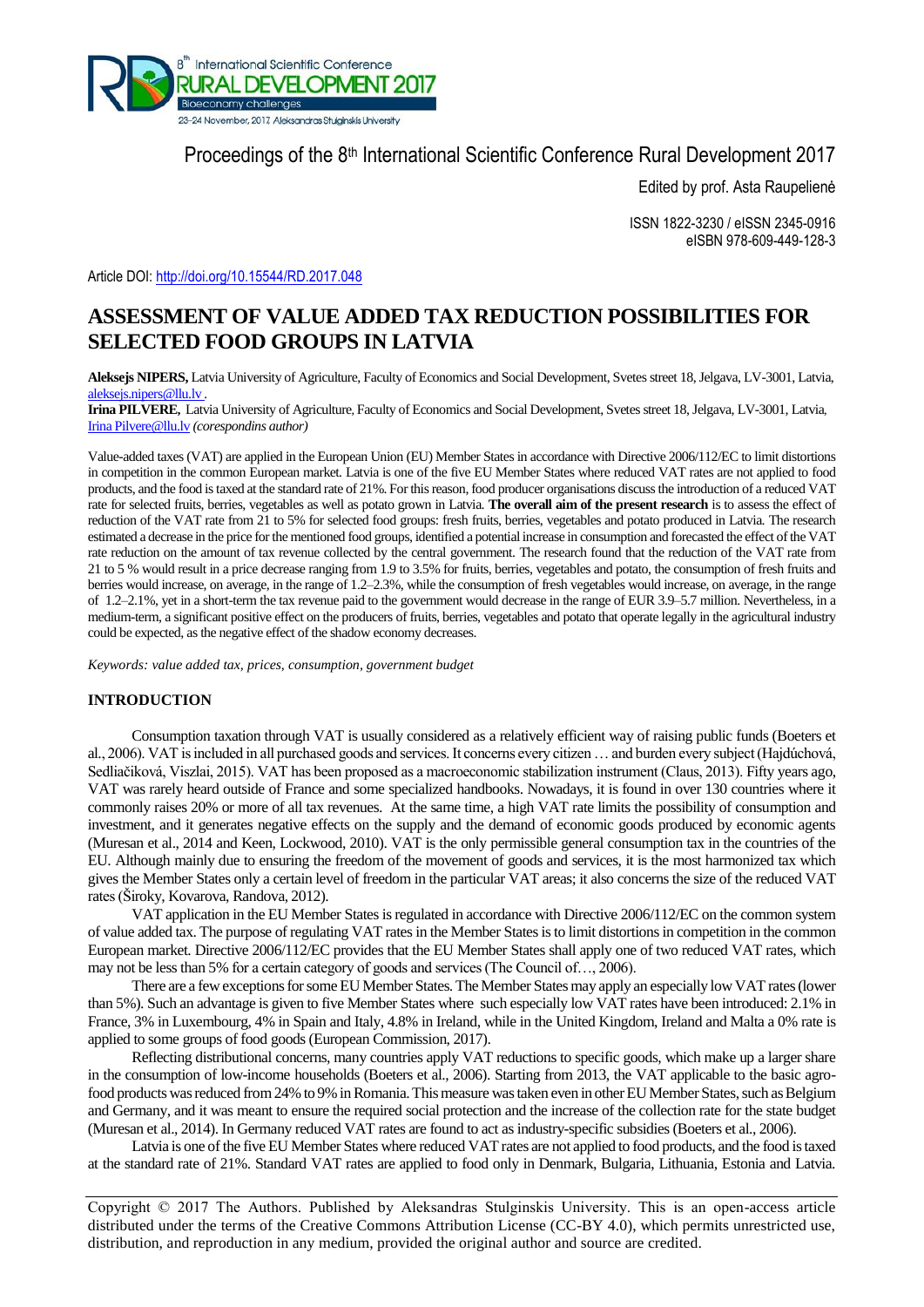However, unlike the other four mentioned countries, Latvia applies a 12% VAT rate to special food supplies for infants (European Commission, 2017). However, since 2012 in Latvia agricultural organisations have intensively discussed with politicians the necessity to introduce a reduced VAT rate for food or at least selected food product groups.

The **overall aim of the present research** is to assess the effect of reduction of the VAT rate from 21% to 5% for selected food groups: fresh fruits, berries, vegetables and potato grown in Latvia.

The choice of fresh fruits, berries, vegetables and potato grown in Latvia for a reduced VAT rate is associated with the specific situation in the market of these products: a) there is a large number of small retailers in this market segment in Latvia; b) these are seasonal goods with short expiry dates; c) a portion of the retailers are not VAT payers, as they avoid paying the VAT and work in the shadow economy and any imported "shadow" consignment of produce makes a significant financial effect on domestic agricultural producers, as they cannot wait until the illegal produce is sold and the price stabilises in the market.

According to Friedrich Schneider and Andreas Buehn (2017), "the shadow economy includes all the market-based legal production of goods and services that are deliberately concealed from public authorities for the following reasons to avoid: a) payment of taxes, e.g. income taxes or value added taxes; b) payment of social security contributions; c) certain legal labour market standards, such as minimum wages, maximum working hours, safety standards, etc. and d) complying with certain administrative procedures, such as completing statistical questionnaires or other administrative forms"; in Latvia, the shadow economy from 1996 to 2014 was estimated, on average, at 25.6% of GDP. In 2015 in Latvia, the size of the informal economy as a % of GDP was estimated at a level of 23.6%, while in 2016 – at 22.9%, which was 5% higher than the average for the EU-28 (17.9%). The eastern or central European countries and/or the "new" EU members, such as Bulgaria, Cyprus, the Czech Republic, Latvia, Lithuania and Poland have higher shadow economies than the "old" European Union countries, such as Austria, Belgium, Germany and Italy. Hence, the size of the shadow economy grows from west to east (Schneider, 2016). Latvian scientists T.Putniņš and A.Sauka (2016) who researched trends in the Baltic shadow economies made a slightly different estimate. During 2015, they have estimated that there has been a modest increase in the size of the shadow economies of Estonia and Lithuania, which goes against the long-term trend of gradually reducing the size of the shadow economies in all the three Baltic countries. In Latvia, they have estimated there has been a modest decrease in the shadow economy in 2015, continuing the long-term trend. Despite these changes in 2015, the shadow economy remains significantly larger in Latvia than in the other two neighbouring Baltic countries. Their estimates suggest that the Estonian and Lithuanian shadow economies now account for around 14.9% and 15.0% of GDP, respectively, whereas in Latvia, after contracting by 2.2% in 2015, the shadow economy is now estimated at approximately 21.3% of GDP. Tax rates, audit probability and penalty rates are the main factors that affect the level of tax evasion (Kiri, 2016).

F. Schneider (2016) emphasise that "to reduce the size of a shadow economy, different incentive-oriented measures should be used, such as temporarily exempting the value-added tax on labour-intensive products". This fully relates to fresh fruits, berries, vegetables and potato produced in Latvia; therefore, it is important to use a reduced VAT rate to promote the development of this sector in Latvia. Furthermore, it should be taken into consideration that "since annual income is allocated between consumption (taxed by a consumption tax) and savings, a consumption tax is regressive because lower income households consume more than higher-income households" (Slintakova, Klazar, 2010). A good example in this field is the way of tax administration in Hungary that introduced a reduced VAT rate for raw meat supplies, thus making this industry unattractive to tax avoiders and decreasing the share of the shadow economy (Bilances Juridiskie Padomi, 2016).

To achieve the aim, the following specific **research tasks are defined** for Latvia: 1) to estimate a decrease in the price for selected food groups; 2) to identify a potential increase in consumption; 3) to forecast the effect of the VAT rate reduction on the amount of tax revenue collected by the central government.

The research results are useful for the government of Latvia because, in accordance with Cabinet Decree of 3 May 2016 No. 275 "On the Government Action Plan regarding the Implementation of the Declaration of the Intended Activities of the Cabinet of Ministers Headed by Māris Kučinskis", the following objectives have been set: a) to assess the tax system of Latvia. Together with social and cooperation partners, it is intended to make a balanced and predictable tax policy that assists in achieving strategic national growth objectives with regard to economic growth, demographic situation improvement and inequality reduction; b) to assess the possibility to differentiate the VAT rate for food (LR Ministru kabinets, 2016). Taking into consideration the above-mentioned objectives and measures of the Action Plan, the Ministry of Agriculture has developed proposals for the differentiation of the VAT rate for food in order to stimulate the consumption of domestic food products and the growth of the national economy of Latvia.

### **METHODOLOGY AND DATA**

Analysis, synthesis, the logical construction method, induction and deduction were employed to execute the research tasks. The present research is a continuation of the research Effects of the Application of the Reduced VAT Rate for Food Product Groups on the National Economy of Latvia" conducted in 2012. Accordingly, a methodology created by A.Auzins, A.Nipers and V.Kozlinskis (2008) was used to determine the effects of reducing the VAT rate on the national economy (prices, consumption) for fresh fruits, berries, vegetables and potato grown in Latvia. Nevertheless, additional assumptions of formal economy size in the analysed sectors were used to calculate tax revenues from fresh fruits, berries, vegetables and potato grown in Latvia.

The VAT amount T to be paid to the government is calculated by the following equation:

$$
T = ((S+T) - (S+T)/(1+t))e
$$
 [1]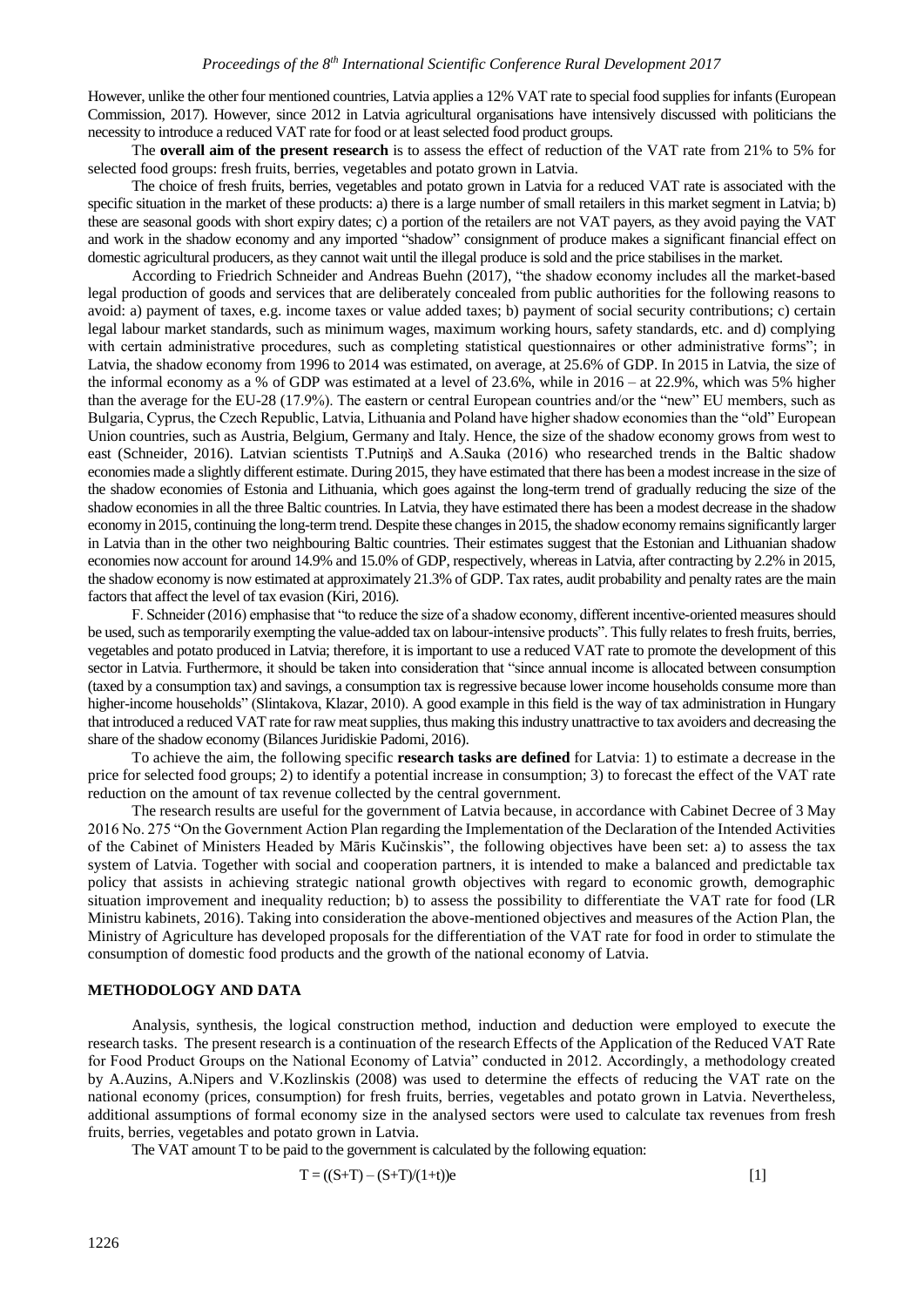where S is the amount to be paid, exclusive of VAT, T is the VAT amount, t is the VAT rate and e is the formal economy size in the analysed sector.

Financial data of trade companies for 2010 and 2011 in Latvia were used to determine the coefficients for the supply side. Micro data of 3798 households in Latvia for 2010 were used to determine the coefficients for the demand side.

A fiscal effect was calculated based on Central Statistical Bureau (CSB) statistical data on food consumption of households (the data are summarised according to the classification individual consumption by purpose (ECOICOP/HBS)) and a CSB forecast of the final consumption expenditure of households, excluding taxes and goods produced for self-consumption, on fruits, berries, vegetables and potato for 2015 (CSB, 2016) and an indicative assessment of the final consumption expenditure of households, excluding taxes and goods produced for selfconsumption, on fruits, berries, vegetables and potato for 2017 by the Ministry of Finance.

# **RESEARCH RESULTS**

In cooperation with national producers of fruits, berries, vegetables and potato, a list of particular products – those to be taxed at a reduced VAT rate of 5% – was made in Latvia. The list was made based on the principle that the national producers are able to produce to a significant portion of the products in each product group. The list did not include such products as, for example, oranges, bananas, melons, apricots, avocados, watermelons and grapes, as these products are not produced in Latvia. In the market of fruits, berries, vegetables and potato in Latvia, the proportion of domestic produce consumed by the population, especially vegetables and potato as well as apples and berries (Table 1) is relatively high, ranging from 15.1% for cabbage to 65.5% for wild berries.

Even though a slight decrease in the proportion of goods acquired without paying money for the goods was reported for fruits and berries (from 19% to 18%) and a decrease for vegetables (from 43% to 34%) in the period 2010- 2015, overall, a lot of fruits, berries, vegetables and potato were consumed without paying money for them (CSP, 2016, 2017a). Consequently, the market size of the mentioned goods is considerable smaller than the real value of the goods consumed. This fact decreases the role of this sector in VAT revenues paid to the government. According to an assessment by the Ministry of Finance of the Republic of Latvia, which was based on CSB national account data, the total value of fruits and berries as well as vegetables (including potato), excluding taxes and goods produced for self-consumption, sold in Latvia in 2017 was estimated at EUR 283.5 million (Pilvere, Nipers, 2017).

| <b>Indicators</b>                          | Proportion<br>of<br>goods<br>acquired without paying<br>money in consumption, % | Indicators                    | Proportion of<br>goods<br>acquired without paying<br>money in consumption, % |
|--------------------------------------------|---------------------------------------------------------------------------------|-------------------------------|------------------------------------------------------------------------------|
| Total household consumption expenditure on | 3.8                                                                             | cabbage                       | 15.1                                                                         |
| Food                                       | 10.2                                                                            | cucumbers                     | 22.8                                                                         |
| apples                                     | 37.1                                                                            | tomatoes                      | 19.4                                                                         |
| pears                                      | 20.3                                                                            | onions                        | 37.4                                                                         |
| plums                                      | 27.0                                                                            | carrots                       | 40.2                                                                         |
| cherries                                   | 29.1                                                                            | red beets                     | 65.3                                                                         |
| other domestic orchard fruits and stone    |                                                                                 | cucurbitaceous crops, squash, |                                                                              |
| fruits                                     | 30.3                                                                            | legumes, sweet peppers        | 30.5                                                                         |
| strawberries                               | 44.5                                                                            | garlic                        | 49.9                                                                         |
| other garden berries                       | 55.7                                                                            | radish, other root crops      | 35.0                                                                         |
| wild berries                               | 65.5                                                                            | potato                        | 49.8                                                                         |
| lettuces                                   | 37.6                                                                            |                               |                                                                              |

Table 1. Proportions of fruits, berries and vegetables acquired without paying money in household consumption expenditure in Latvia in 2015, %

*Source: authors' calculations based on CSP, 2016, 2017a, Zemkopība ministrija, 2017.*

Based on CSB household budget survey data, the proportion of fresh fruits, berries and vegetables grown in Latvia was separated out from the total consumption of fruits, berries and vegetables (including potato). The proportion of fruits and berries grown in Latvia accounted for 34% of the total consumption of fruits and berries, while that of vegetables (including potato) made up 73% of the total consumption of vegetables (CSP, 2017 b, c). One can conclude that the market of fruits, berries and vegetables sold for money in Latvia, excluding taxes and goods produced for self-consumption, could be estimated at EUR 157.7 million (CSP, 2017 b, c).

However, the VAT is not paid from the entire quantity of fruits, berries, vegetables and potato sold for money in Latvia for a number of reasons. First, small producers and retailers are allowed not to be registered as VAT payers in accordance with the Value Added Tax Law of the Republic of Latvia (2012). Second, not all the retailers that have to pay the VAT do that in reality. This category of producers/retailers avoid paying the VAT and belongs to the shadow economy in respect to goods sales and employee remuneration. No accurate estimates of the shadow economy size are available for the group of fruits, berries, vegetables and potato. A survey of industry experts revealed that the proportion of VAT taxed goods for the group of fruits, berries, vegetables and potato comprises 30–40%.

# **1. Estimate of price decrease in Latvia**

In Norway, scientists have "found that lowering the VAT on food attenuates inequality in consumer welfare, in part because households adjust their spending patterns in response to the price changes" (Gaarder, 2016). The relation between food prices and demand is stronger for all food groups in low income countries than in high income countries, indicating that increases in food prices are likely to have a disproportionately greater impact on food consumption in low income countries. Food prices also had a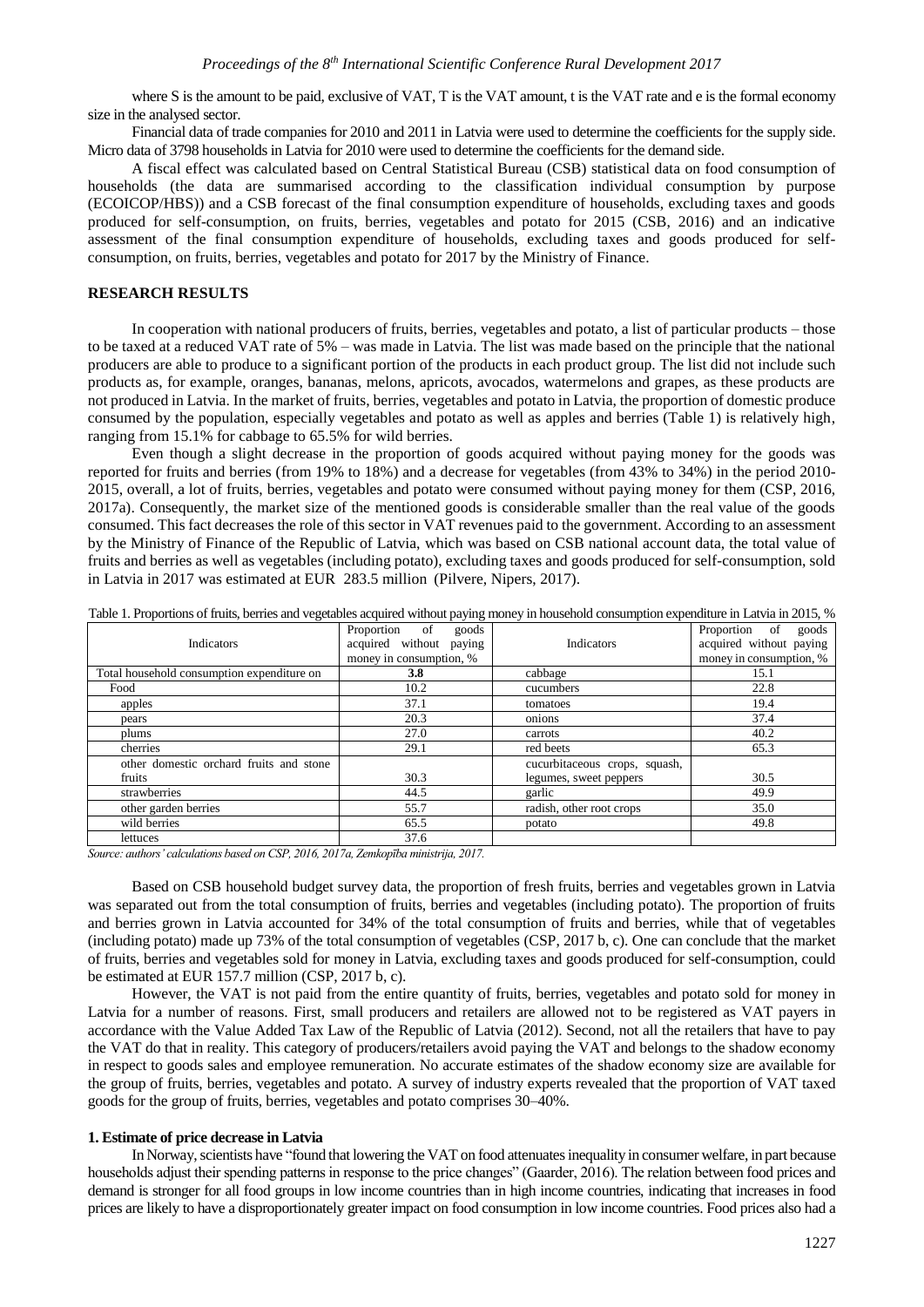stronger impact on demand for food in lower income households within countries [\(Green](https://www.ncbi.nlm.nih.gov/pubmed/?term=Green%20R%5BAuthor%5D&cauthor=true&cauthor_uid=23775799) et al., 2013). It is also important to consider how governments use revenues generated by changes in economic policies such as taxes. For instance, regressive food taxes could be offset by using revenues to lower the costs of healthy foods, particularly for low-income population groups (Andreyeva, Long, Brownell, 2010).





*Source: authors' calculation, based on CSP, 2016, 2017 a, b, c*

Figure 1. Forecasted price decrease for fruits, berries, vegetables and potato, depending on the proportion of the formal economy in Latvia, %

If the sector of fruits, berries, vegetables and potato paid the VAT from the entire amount of produce sold and the retail prices decreased in proportion to the VAT rate reduction in Latvia, the average price decrease would be 13.2%. However, due to the high proportion of VAT nonpayers, an expected price decrease is estimated in the range of 1.9-3.5% (Figure 1).

It is important to note that the price changes will not be equal for all the products. The price on produce sold by VAT payers could decline even by 13.2%, while the prices on produce sold by VAT nonpayers either are not going to decrease or even would slightly rise in situations where a retailer makes a decision to exit the shadow economy.

It would be important to involve dominant retail chains in the process of introducing a reduced VAT rate – just as it was with the introduction of the euro –, so that the chains are committed not to increase their mark-ups at the expense of the VAT rate reduction. The action of the dominant retail chains in particular will determine the extent at which the VAT rate decrease converts into a price decrease.

#### **2. Potential consumption increase in Latvia**

The relations between food prices and demand (own price elasticities) vary according to the type of food and income level of a country [\(Green](https://www.ncbi.nlm.nih.gov/pubmed/?term=Green%20R%5BAuthor%5D&cauthor=true&cauthor_uid=23775799) et al., 2013). An increase in consumption is associated with changes in the prices of particular goods, as the consumption could increase with the prices decreasing. Moreover, the larger the price decrease is, the larger positive effect on consumption is made. However, fruits, berries, vegetables and potato are relatively price inelastic – a 1% decrease in the average price could increase the demand by less than 1%. Besides, a price decrease is important for the purpose of increasing the consumption of healthy food. On the basis of our mean price elasticities of 0.70 for fruits and 0.58 for vegetables, a 10% reduction in the price of these foods would increase purchases, on average, by 7.0% and 5.8%, respectively (Andreyeva, Long, Brownell, 2010).

For Latvia, the research employed the following price elasticities of demand: -0.651 for fruits and -0.607 for vegetables. This means that a price decrease in the range of 1.9–3.5% could lead to an average increase in the consumption of fresh fruits in the range of 1.2–2.3%, while the consumption of fresh vegetables could increase, on average, in the range of 1.2– 2.1%.

In 2015, households spent most on food, which accounted for 26.5% of the total consumption expenditure. According to a CSB household survey, every family member spent on food, on average, EUR 84 per month in 2015. Households with the lowest incomes spent most of their incomes on food. In 2015, households in the first quintile (poorest) spent half (53.4%) of their budget on only food and utilities, while the fifth quintile (richest) – only a third (34.1%). However, in absolute terms, households in the first quintile (poorest) spent on food and non-alcoholic beverages, on average, EUR 57.52 per month per household member, while those in the fifth quintile (richest) – EUR 115.68. Although the poorest individuals spent proportionally more than the richest ones, in absolute figures, a larger gain from the reduced VAT rate for food would be made by the richest households in particular (Zemkopības ministrija, 2017).

However, gains from an increase in consumption will not be proportional for all enterprises. In view of an increase in the competitiveness of legally operating enterprises, such enterprises in particular could increase their sales the most in the range of 8-8.6%. A difference in price between VAT payers and shadow businesses would decrease, and one can expect an increase in the number of legitimate VAT-paying businesses. Both these effects will contribute to a decrease in the shadow economy even if not a single business currently operating in the shadow economy decides to move to the formal economy.

Furthermore, one can expect that part of the businesses of the shadow economy will begin complying with the legislation of Latvia, as gains from their illegal economic activity is going to decrease.

Given the mentioned arguments as well as expert opinions, it was assumed that an increase in the proportion of VAT-taxed produce concerned could be as many as 20 percentage points, reaching a proportion of 50–60% (instead of 30–40% currently), if the VAT rate is reduced to 5%. This assumption is considered to be relatively cautious.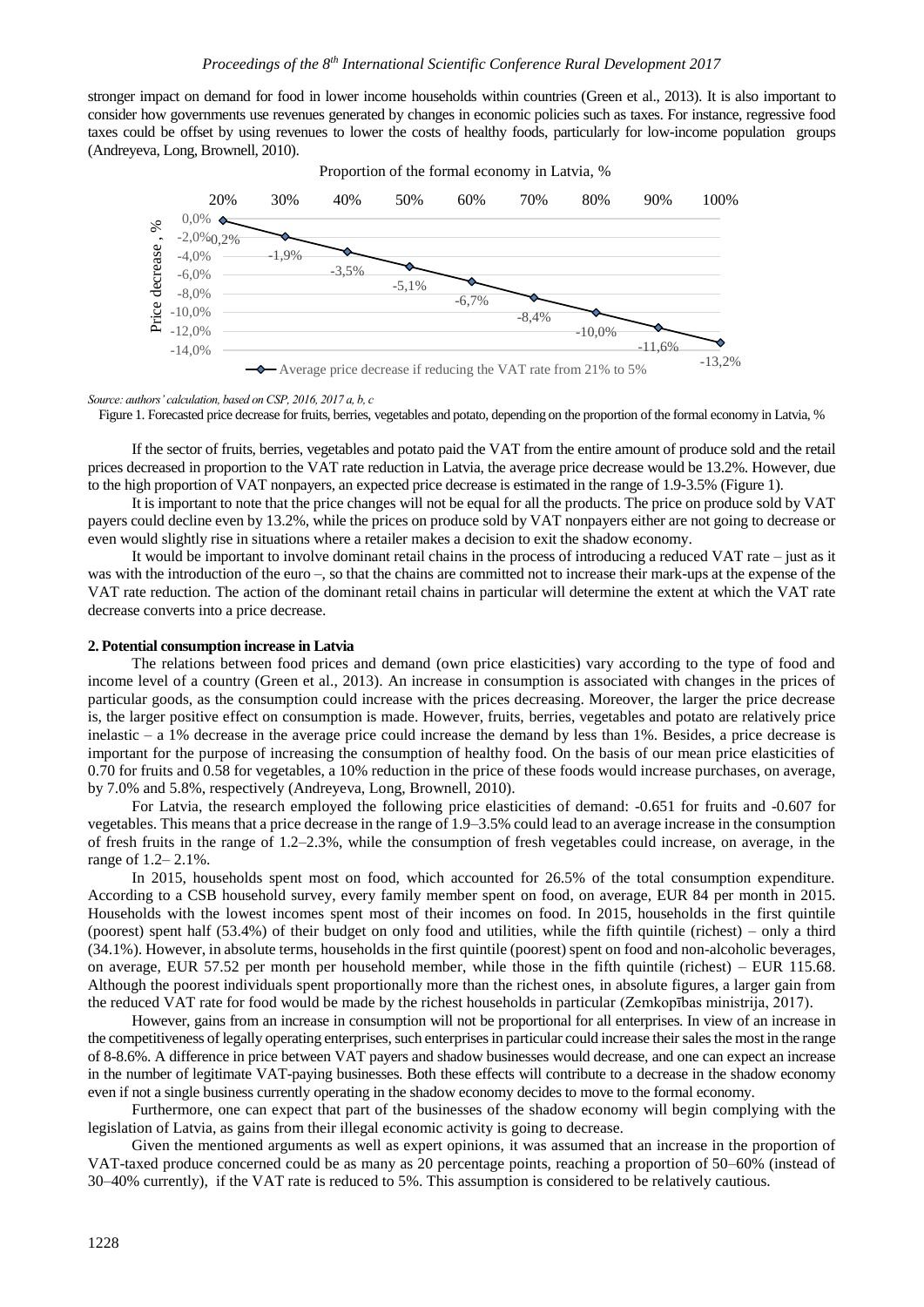# **3. Expected effect of the VAT rate reduction on the amount of tax revenue collected by the government of Latvia**

In Sweden, scientists emphasise that "the VAT is an important income to the government ... Imposing a lower VAT on certain goods and services makes it possible for the government to increase some consumption and to prevent distortions" (Wikander, 2013). In Slovakia, the situation is similar – "the state budget is the main tool of fiscal policy in every country. It is the most important part of the government, whose primary function is to finance public goods. Taxes are the essential part of state budget incomes and a value-added tax (VAT) makes up most of the revenue from taxes" (Hajdúchová, Sedliačiková, Viszlai, 2015). Scientists O.Sokolovska and D. Sokolovskyi (2016) point out that "in a large part of developing and transition countries VAT performs primarily a fiscal function, being the main source of budget revenue. At the same time the shadow economy particularly in the form of corruption and tax evasion that exists in these countries leads to a considerable tax gap which, in its turn, reduces VAT efficiency".

To evaluate VAT rate reduction effect empirical analysis to achieve quality results is made. Effects on the government budget of Latvia could be divided into two categories: short-term and medium-term.

In a short-term, an estimated VAT revenue from the sales of fruits, berries, vegetables and potato paid to the government at a 21% VAT rate in 2017 is equal to EUR 8.7–11.8 million (Figure 2). This estimate is based on the abovedescribed assumption that at present VAT-taxed produce, according to experts, comprises 30-40% of the total amount of produce concerned (Equation 1).

If the legal sales of fruits, berries and vegetables produced in Latvia increase by 20%, the proportion of the VAT-taxed produce concerned in total household consumption expenditure could increase to 50–60%. In this way, the revenue paid to the government could increase by EUR 1.5 million, and the reduced VAT rate of 5% applied to fruits, berries and vegetables produced in Latvia makes a fiscal effect ranging from only EUR 4.9 million (EUR 8.7 million – EUR 3.8 million) to EUR 7.2 million (EUR 11.8 million – EUR 4.6 million) (Figure 2).

A financial gap in the government budget is estimated in the range of EUR 4.9–7.2 million (Figure 2). This sum represents a consumer gain, which is going to be spent on other VAT-taxed goods. A small portion of this sum (approximately 4%) is going to be spent on buying more fruits, berries, vegetables and potato at the 5% VAT rate (the consumption of the mentioned produce increases). However, in absolute terms, most of the money saved by consumers is going to be spent on other goods and services taxed at the 21% VAT rate. This sum would directly increase the revenue paid to the government by EUR 1.0-1.5 million.

The estimate showed that in a short-term, the government budget loses a revenue in the range of EUR 3.9-5.7 million if the VAT rate is reduced from 21% to 5% for the sector of fruits, berries, vegetables and potato.



*Source: authors' calculation, based on CSP, 2016, 2017 a, b, c*

Figure 2. Forecasted VAT revenue from fruits, berries, vegetables and potato, depending on the proportion of the formal economy in Latvia

In a medium-term, one can expect a positive effect on the government budget. Three factors would contribute to it:

1) part of the retailers of fruits, berries, vegetables and potato that currently avoid paying the VAT could begin working fairly in respect to not only the VAT but also labour taxes; 2) the VAT rate reduction will increase the competitiveness of legal domestic producers relative to the enterprises dealing with shadow imports (goods are mainly imported from Poland at a 5% VAT rate), thus contributing to the economic activity of domestic producers and increasing direct tax revenues. This is a critically important issue in the sector of fruits, berries, vegetables and potato, as the inability of the government to ensure a fair business environment considerably affects the development of domestic producers; 3) it would assist in forming vertical integration among the producers and processors of fruits, berries, vegetables and potato. At present, the existing tax administration system decreases the competitiveness of domestic producers – at an equal price on fruits, berries, vegetables and potato, excluding the VAT, Latvian processors prefer imports to domestic produce, as funds equal to the VAT amount are frozen for several months (Kozlinskis et al., 2012).

## **ACKNOWLEDGEMENTS**

The research was promoted with the support of the Ministry of Agriculture of Latvia (Rural Support Service), Contract No. 160317/S1.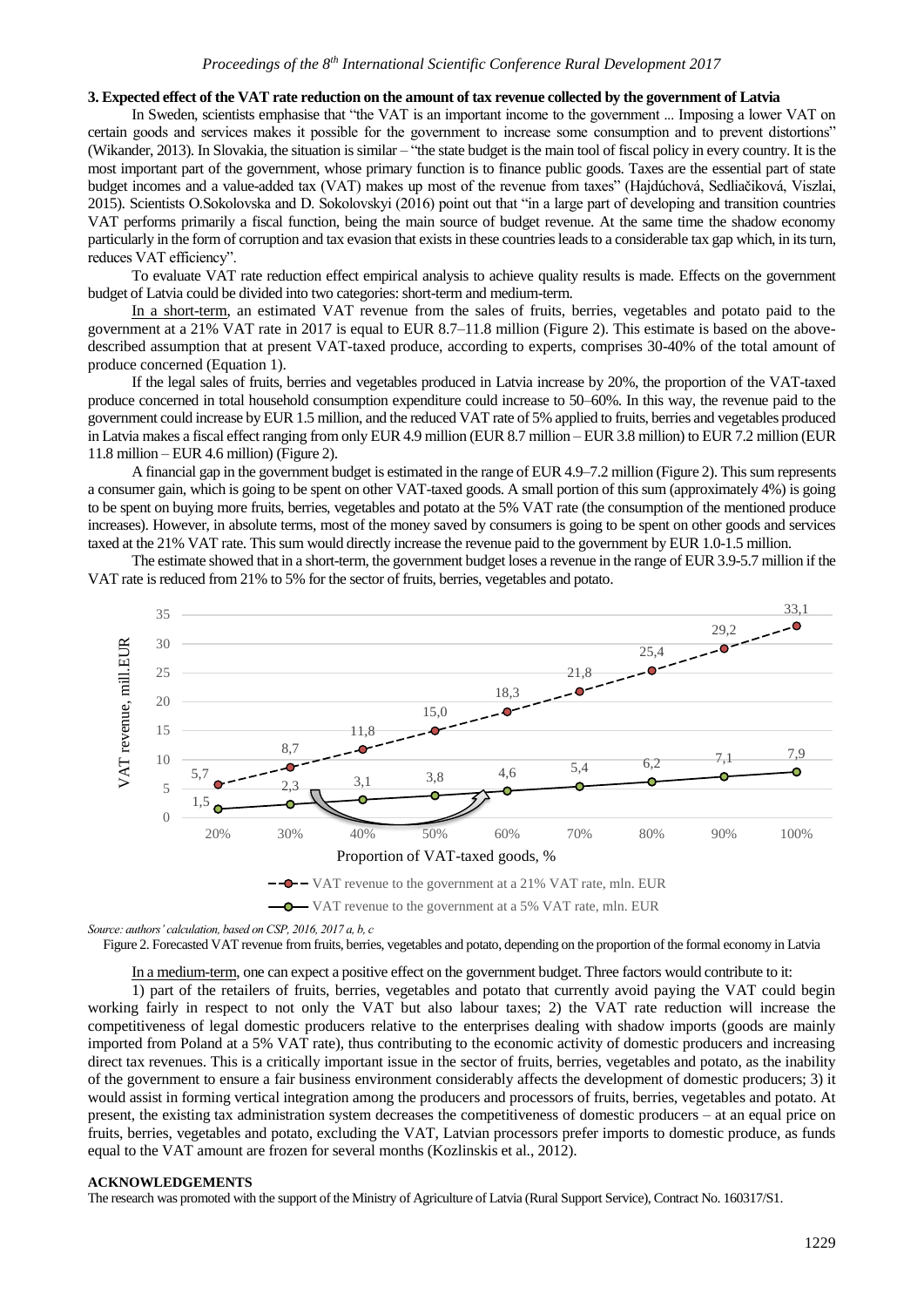## **CONCLUSIONS**

Latvia is one of the five EU Member States where reduced VAT rates are not applied to food products. By introducing a 5% reduced VAT rate for selected fruits, berries, vegetables and potato, Latvia could be one of the 24 EU Member States and the first among the Baltic States that has a reduced VAT rate for selected food products. The key findings on the effect of reduction of the VAT rate from 21% to 5% for selected food products produced in Latvia are as follows: 1) the average expected price decrease for fruits, berries, vegetables and potato ranges from 1.9% to 3.5%. It is important to note that the prices of VAT payers could decrease up to 13.2%, while the prices of enterprises operating in the shadow economy would either are not going to decrease or even slightly rise; 2) the consumption of fresh fruits and berries is expected to increase, on average, in the range of 1.2–2.3%, while the consumption of fresh vegetables – in the range of 1.2–2.1%. However, gains from an increase in consumption will not be proportional for all enterprises – the enterprises operating in the formal economy can increase their sales by approximately 20%, whereas the sales of those enterprises working in the shadow economy are expected to decrease; 3) in a short-term, the loss of government budget revenue due to reducing the VAT rate from 21% to 5% for fruits, berries, vegetables and potato is estimated at EUR 3.9–5.7 million; 4) a positive effect on those producers of fruits, berries, vegetables and potato operating legally in the industry is expected in a medium-term. At present, the environment for entrepreneurship in this sector could not be considered to be conducive and lets shadow retailers get significant competitive advantages. The situation is made more complicated by the fact that goods in the sector of fruits, berries, vegetables and potato have short expiry dates, and this situation is more complicated than that in other industries where the proportion of the grey economy is significant.

### **REFERENCES**

- 1. Andreyeva T., Long M.W., Brownell K.D. 2010. The Impact of Food Prices on Consumption: A Systematic Review of Research on the Price Elasticity of Demand for Food. *American Journal of Public Health*, Vol. 100, No. 2, pp. 216–222. <https://doi.org/10.2105/AJPH.2008.151415>
- 2. Auzins A., Nipers A., Kozlinskis V. 2008. Effect of Value Added Tax Rate Changes on Market Equilibrium. Management Theory and Studies for Rural Business and Infrastructure Development. *Academia*, Vol. 24, pp. 15–23.
- 3. Bilances Juridiskie Padomi 2016. Eiropas Savienības pieredze PVN krāpšanas apkarošanā (Legal Advice of the Magazine Bilance. European Union Experience in Combating VAT Fraud) [in Latvian]. No. 11 (41), November 2016, pp. 22–26. Available at [http://www.sorainen.com/UserFiles/File/Publications/article.The-EU-experience-in-VAT-fraud-combating.2016-11-04.lat.bilances](http://www.sorainen.com/UserFiles/File/Publications/article.The-EU-experience-in-VAT-fraud-combating.2016-11-04.lat.bilances-juridiskie-padomi.sabinev-dacee.pdf)[juridiskie-padomi.sabinev-dacee.pdf](http://www.sorainen.com/UserFiles/File/Publications/article.The-EU-experience-in-VAT-fraud-combating.2016-11-04.lat.bilances-juridiskie-padomi.sabinev-dacee.pdf)
- 4. Boeters S., Böhringer Ch., Büttner T., Kraus M. 2006. Economic Effects of VAT Reform in Germany. *Discussion Paper,* No. 06-030, 36 p. <https://doi.org/10.2139/ssrn.903726>
- 5. Claus I. 2013. Is the value added tax a useful macroeconomic stabilization instrument? *Economic Modelling,* No. 30, pp. 366–374. <https://doi.org/10.1016/j.econmod.2012.08.025>
- 6. CSP 2016. Mājsaimniecību patēriņa tendencies Latvijā 2015.gadā (Central Statistical Bureau. Household Consumption Trends in Latvia in 2015) [in Latvian], Riga, 60 p.
- 7. CSP nepublicētā informācija. 2017a. (Central Statistical Bureau unpublished information) [in Latvian].
- 8. CSP 2017b. MBG161. Pārtikas produktu patēriņš vidēji uz vienu mājsaimniecības locekli gadā (ECOICOP) (Consumption of food products average per household member per year (ECOICOP)). Available at http://www.csb.gov.lv/node/36825 TARGET=\_blank>Metadati</A>
- 9. CSP 2017c. MBG16. Pārtikas produktu patēriņš vidēji uz vienu mājsaimniecības locekli gadā (COICOP), 2002.-2014.g. (Consumption of food products average per household member per year (COICOP), 2002-2014). Available at http://www.csb.gov.lv/node/36825 TARGET=\_blank>Metadati</A>
- 10. European Commission 2017. VAT rates Applied in the Member States of the European Union, European Commission, taxud.c.1 (2017). Situation on 1st January, 2017, 116 p.
- 11. Gaarder,I. 2016. Incidence and Distributional Effects of Value Added Taxes. September 2016, 35 p.<https://doi.org/10.2139/ssrn.2784559>
- 12. [Green](https://www.ncbi.nlm.nih.gov/pubmed/?term=Green%20R%5BAuthor%5D&cauthor=true&cauthor_uid=23775799) R.[, Cornelsen](https://www.ncbi.nlm.nih.gov/pubmed/?term=Cornelsen%20L%5BAuthor%5D&cauthor=true&cauthor_uid=23775799) L.[, Dangour](https://www.ncbi.nlm.nih.gov/pubmed/?term=Dangour%20AD%5BAuthor%5D&cauthor=true&cauthor_uid=23775799) A.D.[, Turner](https://www.ncbi.nlm.nih.gov/pubmed/?term=Turner%20R%5BAuthor%5D&cauthor=true&cauthor_uid=23775799) R.[, Shankar](https://www.ncbi.nlm.nih.gov/pubmed/?term=Shankar%20B%5BAuthor%5D&cauthor=true&cauthor_uid=23775799) B., [Mazzocchi](https://www.ncbi.nlm.nih.gov/pubmed/?term=Mazzocchi%20M%5BAuthor%5D&cauthor=true&cauthor_uid=23775799) M.[, Smith](https://www.ncbi.nlm.nih.gov/pubmed/?term=Smith%20RD%5BAuthor%5D&cauthor=true&cauthor_uid=23775799) R.D., 2013. The effect of rising food prices on food consumption: systematic review with meta-regression. BMJ Publishing Group, published online 2013 Jun 17. <https://doi.org/10.1136/bmj.f3703>
- 13. Hajdúchová, I., Sedliačiková, M., Viszlai, I. 2015. Value-added Tax Impact on the State Budget Expenditures and Incomes. *Business Economics and Management* 2015 Conference, BEM2015. *Procedia Economics and Finance,* Vol. 34, pp. 676–681. [https://doi.org/10.1016/S2212-5671\(15\)01685-8](https://doi.org/10.1016/S2212-5671(15)01685-8)
- 14. Keen, M., Lockwood, B. 2010.The value added tax: Its causes and consequences. *Journal of Development Economics,* No.92, pp. 138–151. <https://doi.org/10.1016/j.jdeveco.2009.01.012>
- 15. Kiri, N. 2016. Factors Affecting Tax Evasion. *International Journal of Economics, Commerce and Management*, Vol. IV, Iss, 2, pp. 804–811.
- 16. Kozlinskis, V., Pilvere, I., Nipers, A., Brekis, E., Upite, I., Nazarovs, D., Bruvele, L., Siksna, I. 2012. Pētījuma Samazinātās PVN likmes piemērošanas pārtikas produktu grupām ietekme Latvijas tautsaimniecībā atskaite (Effect of the Application of a Reduced VAT Rate for Food Product Groups on the National Economy of Latvia) [in Latvian]. *Research report*, 94 p.
- 17. LR Ministru kabinets. 2016) Par Valdības rīcības plānu Deklarācijas par Māra Kučinska vadītā Ministru kabineta iecerēto darbību īstenošanai (Cabinet of the Republic of Latvia. On the Government Action Plan regarding the Implementation of the Declaration of the Intended Activities of the Cabinet of Ministers Headed by Māris Kučinskis). Cabinet Decree No. 275, Riga 3 May 2016, (prot. No. 20 29. §) Published: ["Latvijas](https://www.vestnesis.lv/ta/id/281943-par-valdibas-ricibas-planu-deklaracijas-par-mara-kucinska-vadita-ministru-kabineta-iecereto-darbibu-istenosanai)  [Vēstnesis",](https://www.vestnesis.lv/ta/id/281943-par-valdibas-ricibas-planu-deklaracijas-par-mara-kucinska-vadita-ministru-kabineta-iecereto-darbibu-istenosanai) 88 (5660), 09.05.2016. [in Latvian]
- 18. LR Saeima 2012. Pievienotās vērtības nodokļa likums (Saeima of the Republic of Latvia. Value Added Tax Law. Adopted: 29.11.2012. Effective from: [01.01.2013.](https://likumi.lv/ta/jaunakie/stajas-speka/2013/01/01/) Published: ["Latvijas Vēstnesis",](https://www.vestnesis.lv/ta/id/253451-pievienotas-vertibas-nodokla-likums) 197 (4800), 14.12.2012.OP issue: [2012/197.2.](https://www.vestnesis.lv/url.php?id=253451) [in Latvian]